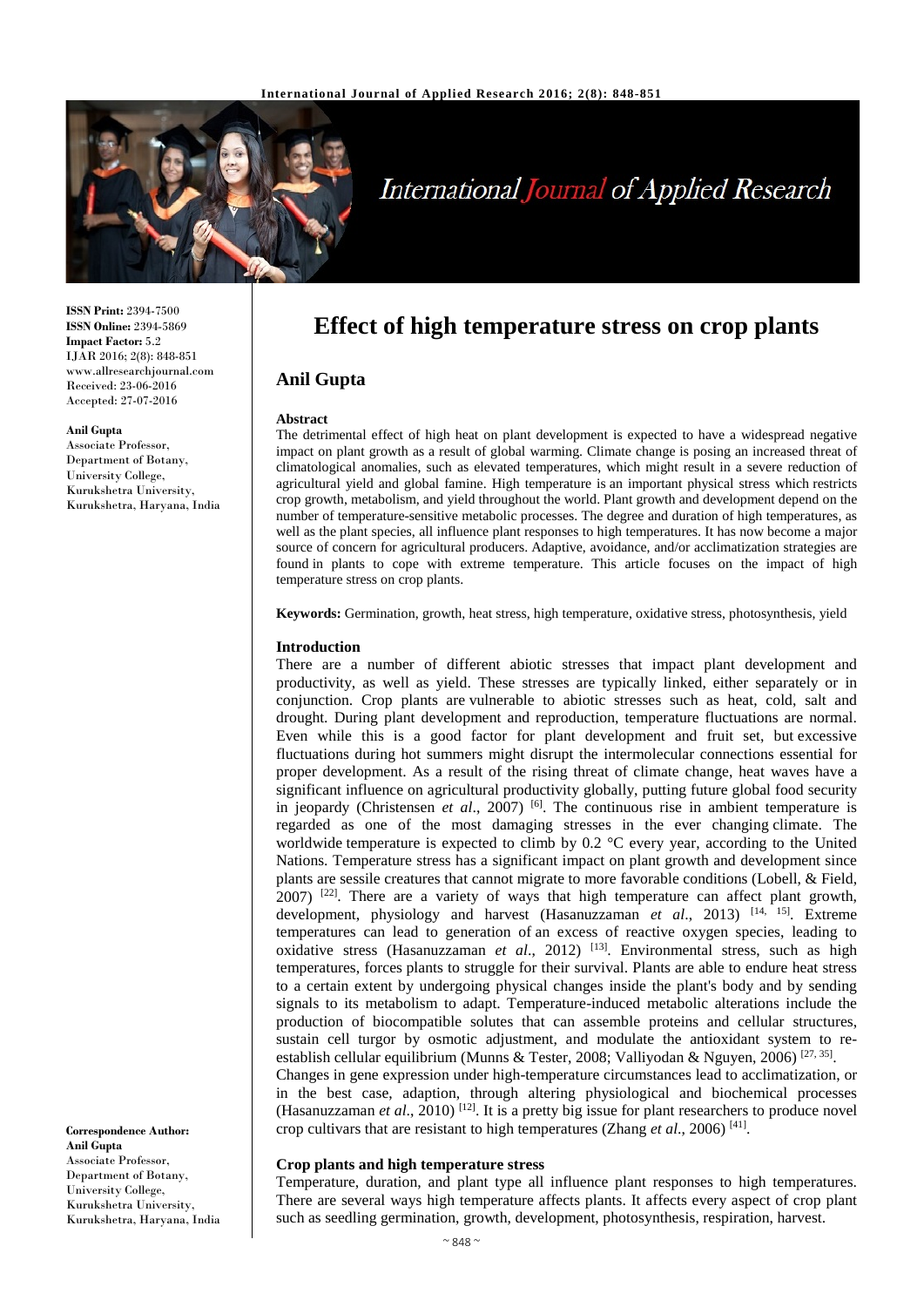# **Germination**

Germination is a crucial developmental phase shift in the life cycle of plants that helps seedlings establishing and adaptation (Donohue,  $2010$ )<sup>[9]</sup>. The life cycle of a plant commences with seed germination. Seed dormancy and germination are intricately linked and controlled by phytohormones (Hilhorst, 2007)<sup>[16]</sup>. Rising temperatures had a substantial detrimental impact on seed germination potential, resulting in lower seed viability and suboptimal germination. Germination is the first step of plant development to be impacted. Increased temperature has a detrimental influence on a variety of crops during seed germination, however the temperature ranges vary greatly depending on the plant types (Kumar *et al.*, 2011)<sup>[20]</sup>. High temperature has been shown to lower germination rate, aberrant seedlings, inadequate seedling vigor, and diminished radicle and plumule development of geminated seedlings in several agricultural crops (Toh *et al.*, 2008)<sup>[34]</sup>. Germination in *Triticum aestivum* was severely inhibited at high temperatures, which resulted in cell death thus lowering seedling establishment rates (Cheng *et al*., 2009) [5] .

# **Growth**

Heat stress has a detrimental impact on growth of many crop plants (Hasanuzzaman *et al*., 2013) [14, 15] . In reaction to high temperatures, plant height, no. of tillers, and biomass were lowered in a rice plants (Mitra & Bhatia, 2008)<sup>[24]</sup>. Increased temperature induces a loss of cell moisture content, resulting in a reduction in cell size and, eventually, growth (Rodriguez *et al*., 2005) [29] .

Heat stress causes burning and sunburns on leaves, branches, and stems, leaf senescence, abscission, shoot and root development inhibition, and fruit discoloration (Rodriguez et al., 2005)<sup>[29]</sup>. Under high temperatures, leaf area and the number of tillers per plant were significantly reduced in *Triticum aestivum* (Djanaguiraman *et al*., 2010) [8] . As a result of denaturation of proteins, plants under high heat stress might display programmed cell death in certain cells or tissues (Rodriguez *et al*., 2005) [29] .

# **Photosynthesis**

Among plants' physiological activities, photosynthesis is one of the most susceptible to heat stress (Crafts-Brandner & Salvucci, 2002)<sup>[7]</sup>. Heat has a bigger impact on the photosynthetic capability of plants than low temperatures (Yang *et al.*, 2006) <sup>[38]</sup>. Heat-induced chloroplast damage is thought to be caused by the stromal carbon metabolism and the thylakoid lamellae photochemical processes (Marchand *et al.*, 2005)<sup>[23]</sup>. Extreme heat damages the thylakoid membrane. Under heat stress, chloroplasts undergo major changes, such as altered thylakoid structural organisation, impaired grana stacking, and enlargement of grana (Rodriguez *et al.*, 2005)<sup>[29]</sup>. When leaves are under heat stress, their hydration status, stomatal conductance, and the amount of intercellular  $CO<sub>2</sub>$ , they contain are all affected (Greer & Weedon, 2012)<sup>[10]</sup>.

Another explanation for reduced photosynthesis is stomata closing due to high temperatures (Ashraf & Hafeez, 2004) [4] . Sorghum plants under heat stress shows a decrease in chlorophyll pigment owing to lipid peroxidation of chloroplast and thylakoid membranes (Mohammed & Tarpley, 2010) [25, 26] . A study by Kepova *et al*. (2005) [6] found that the average photosynthetic rates of *Vitis vinifera*

leaves reduced as the temperature increased. The decreased amount of soluble proteins, rubisco binding proteins, largesubunits of rubisco, and small-subunits of rubisco are considered to be some of the additional factors that impede photosynthesis during heat stress (Sumesh *et al*., 2008) [32]. A plant's photosynthesis is negatively impacted by heat because it reduces the leaf's water potential, leaf area and the leaf's senescence occurs prematurely (Young *et al*., 2004) [39] .

#### **Respiration**

Relatively little is known about the impact of extreme temperature stress on respiration (Al-Khatib & Paulsen, 1999)<sup>[1]</sup>. Increased temperature raises the cost of respiration to the point that photosynthesis can no longer compensate for respiratory losses, causing carbon shortage (Levitt, 1980)<sup>[21]</sup>. Depending on the organ's age, agricultural plants' respiration responses to high temperatures differ. As the temperature rises, the rate of respiration grows exponentially until it reaches its maximum at  $45^{\circ}$ C, and then it declines with further increase in temperature (Almeselmani *et al*., 2009) [2] .

# **Oxidative Stress**

Enzymes that are vulnerable to varying degrees of high temperature are used in diverse metabolic processes. Heat stress, like other abiotic stresses, has been proposed to untangle enzymes and metabolic pathways, resulting in the buildup of undesired and damaging ROS, such as hydroxyl radical, singlet oxygen, hydrogen peroxide and superoxide radical which induce oxidative stress (Asada, 2006) [3] . The PSI and PSII reaction centres in chloroplasts are the primary sources of reactive oxygen species production, however reactive oxygen species is also produced in other organelles such as peroxisomes and mitochondria (Soliman *et al*.,  $2011$ ) <sup>[31]</sup>. If photon energy is absorbed by PSI and PSII under such stress circumstances, the surplus of which is necessary for  $CO<sub>2</sub>$  assimilation is termed extra electrons, which lead to the generation of reactive oxygen species (Halliwell, 2006).

Plants suffer a variety of physiological impairments as a result of various amounts of temperature stress stress (Halliwell, 2006). Hydroxyl radicals have the ability to react with all biomolecules, including lipids, proteins, DNA and pigments, as well as nearly all cellular components. Protein, lipids and DNA may all be directly oxidised by singlet oxygen (Huang & Xu, 2008)<sup>[17]</sup>. Through the peroxidation of membrane lipids and protein denaturation, high temperature stress can lead to oxidative stress (Rodriguez *et al*., 2005) [29] . Because of the high temperature, anti-oxidant enzyme activities were decreased, which raised malondialdehyde concentration in rice plant leaves (Hurkman *et al*., 2009) [18] . Cell viability was significantly decreased in wheat as a result of heat stress-induced oxidative stress, which damaged membrane characteristics and caused protein degradation and enzyme deactivation. Furthermore, heat stress enhanced the membrane's peroxidation and decreased its oxidative stability, which led to an unexpected rise in the amount of electrolyte leakage from the cell membrane in wheat plants (Savicka & Skute,  $2010$ )  $^{[30]}$ . In spite of the fact that reactive oxygen species have a negative impact on plant metabolism, they are also thought to have signalling properties that activate heat shock responses in plants, which remain unexplained and should be unveiled (Asada, 2006)<sup>[3]</sup>.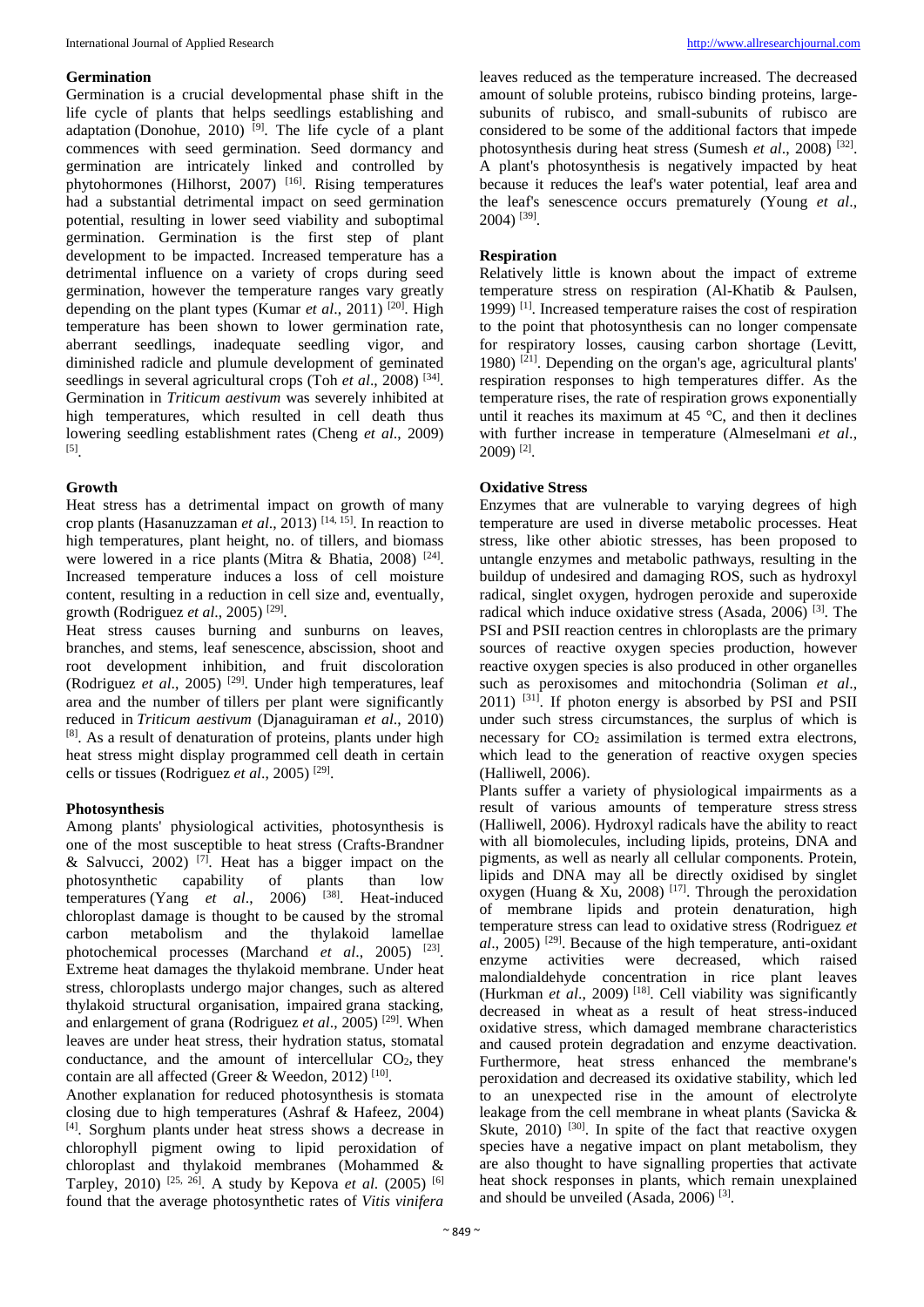# **Yield**

Concerns about agricultural production and food security are being raised due to rising temperatures. As a consequence, even a slight rise in temperature has a detrimental impact on crop production (Warland *et al*.,  $2006$ )  $^{[37]}$ . Rising temperatures have a negative impact on grain yield mostly because they alter phenological development processes. Heated soils have been shown to reduce the production of numerous crops, including grains, pulses and oil-producing plants (Zhang *et al*., 2013; Warland *et al.*, 2006)<sup>[40, 37]</sup>. It was shown that a one  ${}^{\circ}C$  rise in the annual mean temperature significantly reduced cereal grain yields (Wang *et al*., 2012) [36] .

Overnight high temperature increased spikelet sterility and lowered grain length, breadth and weight in rice plants (Suwa et al., 2010)<sup>[33]</sup>. Sorghum yield was lowered as a result of reduced seed weight and seed size caused by heat stress (Mohammed & Tarpley, 2010)  $^{[25, 26]}$ . Assimilatory efficiency decreases as a result of lower photosynthesis owing to altered membrane stability, and maintenance of respiration costs increased during heat stress (Zhang *et al*., 2006; Reynolds *et al*., 2007) [40, 28] . Increased temperature also affects crop performance and quality. When *Hordeum vulgare* plants were subjected to heat stress, its grain quality attributes were dramatically altered (Hasanuzzaman *et al*., 2013) [14, 15] .

#### **Conclusion and future perspective**

One of the primary environmental variables affecting grain crop yield is high temperature stress. By interfering with numerous physiological, growth, and yield processes, heat stress reduces agricultural output. A steady rise in global temperature is considered to be caused by the current rate of production of greenhouse gases from various sources, which is causing global warming. It is therefore necessary to better understand plant reactions and adaptations to high temperatures, as well as the mechanisms that underlie the development of heat-tolerance in major agricultural crops. It has been researched extensively in past few years how plants respond to heat stress but a comprehensive knowledge of thermo-tolerance mechanisms is still far from being achieved. In addition, plant responses to high temperature vary among various species and developmental stages. Food grain crops' resistance to high temperatures must be improved if yields and food security are to be improved. Breeding for high thermal tolerance is important not just in today's climates, but also in future climates that are predicted to have more high heat stress occurrences. It's time to look for new sources of high temperature tolerance. Many germplasm collections lack wild relatives of agricultural crops that may contain the greatest amount of temperature tolerance genes. As a result, wild genetic resources can give unique chances for the introduction or cloning and transformation of key genes from wild to cultivated crops, using both conventional and current approaches, in order to enhance crops. There is a dearth of material in our collections that prevents the utilization of wild relatives.

#### **References**

1. Al-Khatib K, Paulsen GM. High-temperature effects on photosynthetic processes in temperate and tropical cereals. Crop Sci 1999;39:119-125.

- 2. Almeselmani M, Deshmukh PS, Sairam RK. High temperature stress tolerance in wheat genotypes: Role of antioxidant defence enzymes. Acta Agron Hungar 2009;57:1-14.
- 3. Asada K. Production and scavenging of reactive oxygen species in chloroplasts and their functions. Plant Physiol 2006;141:391-396.
- 4. Ashraf M, Hafeez M. Thermotolerance of pearl millet and maize at early growth stages: Growth and nutrient relations. Biol. Plant 2004;48:81-86.
- 5. Cheng L, Zou Y, Ding S, Zhang J, Yu X, Cao J, *et al*. Polyamine accumulation in transgenic tomato enhances the tolerance to high temperature stress. J. Integr. Plant Biol 2009;51:489-499.
- 6. Christensen JH, Carter TR, Rummukainen M, Amanatidis G. Evaluating the performance and utility of regional climate models: the prudence project. Clim. Change 2007*.*
- 7. Crafts-Brandner SJ, Salvucci ME. Sensitivity of photosynthesis in a C4 plant, maize, to heat stress. Plant Physiol 2002;129:1773-1780.
- 8. Djanaguiraman M, Prasad PVV, Seppanen M. Selenium protects sorghum leaves from oxidative damage under high temperature stress by enhancing antioxidant defense system. Plant Physiol. Biochem 2010;48:999- 1007.
- 9. Donohue K, Rubio de Casas R, Burghardt L, Kovach K, Willis CG. Annual Review of Ecology, Evolution, and Systematics 2010;41(1):293-319.
- 10. Greer DH, Weedon MM. Modelling photosynthetic responses to temperature of grapevine (*Vitis vinifera* cv. Semillon) leaves on vines grown in a hot climate. Plant Cell Environ 2012;35:1050-1064.
- 11. Halliwell B. Oxidative stress and neurodegeneration: where are we now? J. Neurochem 2006;97:1634-1658.
- 12. Hasanuzzaman M, Hossain MA, Fujita M. Physiological and biochemical mechanisms of nitric oxide induced abiotic stress tolerance in plants. Am. J. Plant Physiol 2010;5:295-324.
- 13. Hasanuzzaman M, Hossain MA, da Silva JAT, Fujita M. Plant Responses and Tolerance to Abiotic Oxidative Stress: Antioxidant Defenses is a Key Factor. In Crop Stress and Its Management: Perspectives and Strategies; Bandi, V., Shanker, A.K., Shanker, C., & Mandapaka, M., Eds.; Springer: Berlin, Germany 2012, 261-316.
- 14. Hasanuzzaman M, Nahar K, Fujita M. Extreme Temperatures, Oxidative Stress and Antioxidant Defense in Plants. In Abiotic Stress-Plant Responses and Applications in Agriculture; Vahdati K, Leslie C, Eds. In Tech: Rijeka, Croatia 2013, 169-205.
- 15. Hasanuzzaman M, Nahar K, Alam MM, Roychowdhury R, Fujita M. Physiological, biochemical, and molecular mechanisms of heat stress tolerance in plants. International journal of molecular sciences 2013;14(5):9643-9684.
- 16. Hilhorst HW. Definitions and hypotheses of seed dormancy. In: Bradford K, Nonogaki H, editors. Seed development, dormancy and germination. Oxford, UK: Blackwell Publishing 2007;1(6):50-67.
- 17. Huang B, Xu C. Identification and characterization of proteins associated with plant tolerance to heat stress. J. Integr. Plant Biol 2008;50:1230-1237.
- 18. Hurkman WJ, Vensel WH, Tanaka CK, Whitehand L, Altenbach SB. Effect of high temperature on albumin